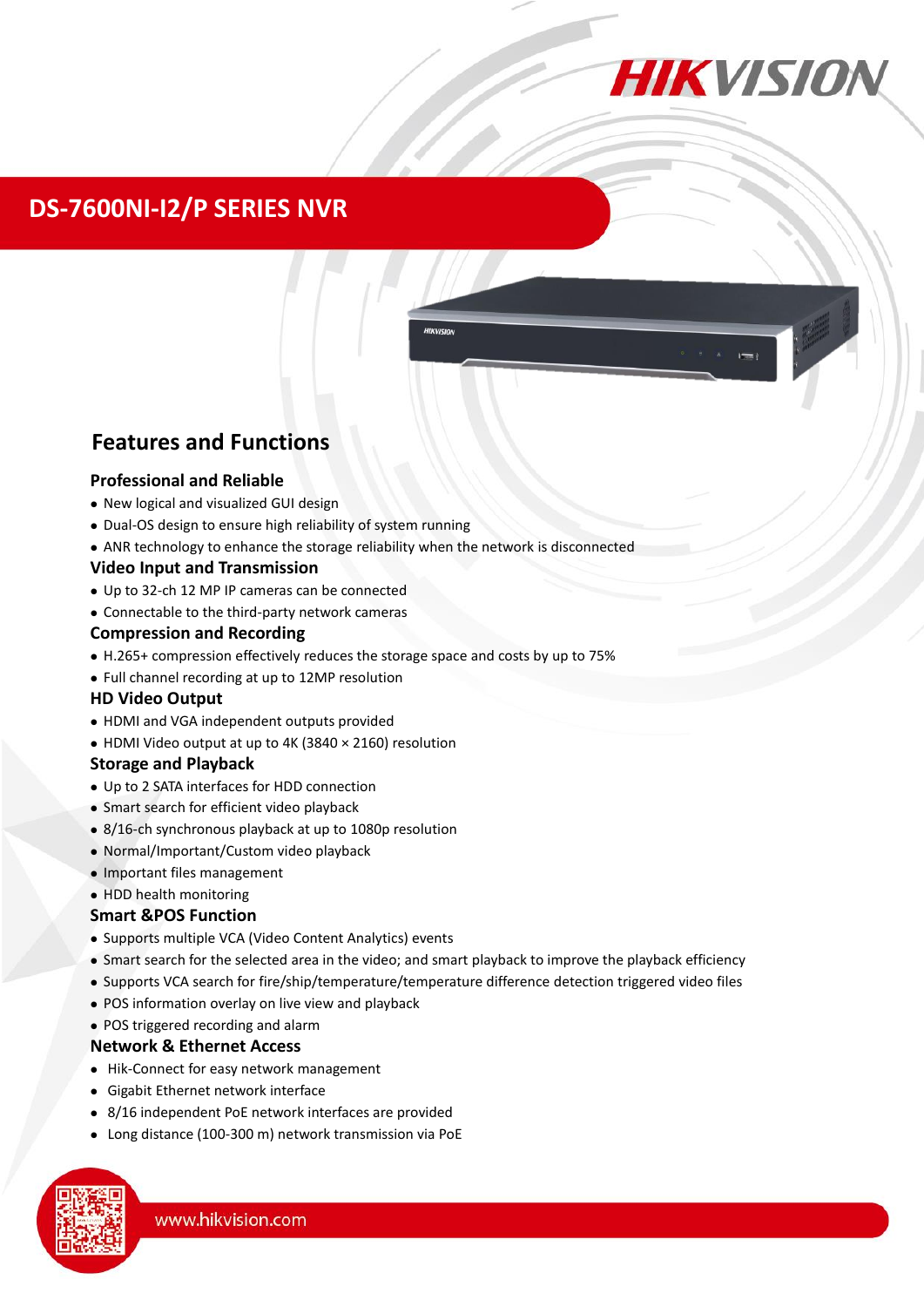

# **Specifications**

| <b>Model</b>                 |                                              | DS-7608NI-I2/8P                                                                                                                                                                       | DS-7616NI-I2/16P | DS-7632NI-I2/16P                            |  |
|------------------------------|----------------------------------------------|---------------------------------------------------------------------------------------------------------------------------------------------------------------------------------------|------------------|---------------------------------------------|--|
| Video/Audio<br>input         | IP video input                               | 8-ch                                                                                                                                                                                  | $16$ -ch         | $32$ -ch                                    |  |
|                              |                                              | Up to 12 MP resolution                                                                                                                                                                |                  |                                             |  |
|                              | Two-way audio                                | 1-ch, RCA (2.0 Vp-p, $1 \text{ k } \Omega$ )                                                                                                                                          |                  |                                             |  |
| <b>Network</b>               | <b>Incoming bandwidth</b>                    | 80 Mbps                                                                                                                                                                               | 160 Mbps         | 256Mbps                                     |  |
|                              | <b>Outgoing bandwidth</b>                    | 256 Mbps                                                                                                                                                                              |                  |                                             |  |
|                              | <b>Remote connection</b>                     | 32<br>128                                                                                                                                                                             |                  |                                             |  |
|                              | <b>Recording resolution</b>                  | 12 MP/8 MP/6 MP/5 MP/4 MP/3MP/1080p/UXGA/720p /VGA/4CIF<br>/DCIF/2CIF/CIF/QCIF                                                                                                        |                  |                                             |  |
|                              | <b>CVBS output (Optional)</b>                | 1-ch, BNC (1.0 Vp-p, 75 Ω), resolution: PAL: 704 x 576, NTSC: 704 x<br>480                                                                                                            |                  |                                             |  |
|                              | <b>HDMI</b> output<br>resolution             | 4K (3840 × 2160)/60Hz, 4K (3840 × 2160)/30Hz, 2K (2560 ×<br>1440)/60Hz, 1920 × 1080p/60Hz, 1600 × 1200/60Hz, 1280 ×<br>$1024/60$ Hz, $1280 \times 720/60$ Hz, $1024 \times 768/60$ Hz |                  |                                             |  |
|                              | <b>VGA output</b><br>resolution              | 1920 × 1080p/60Hz, 1280 × 1024/60Hz, 1280 × 720/60Hz, 1024 ×<br>768/60Hz                                                                                                              |                  |                                             |  |
|                              | <b>Audio output</b>                          | 1-ch, RCA (Linear, $1 K\Omega$ )                                                                                                                                                      |                  |                                             |  |
| <b>Decoding</b>              | <b>Decoding format</b>                       | H.265/H.265+/H.264/H.264+/MPEG4                                                                                                                                                       |                  |                                             |  |
|                              | view/Playback<br>Live<br>resolution          | 12 MP/8 MP/6 MP/5 MP/4 MP/3MP/1080p/UXGA/720p /VGA/4CIF<br>/DCIF/2CIF/CIF/QCIF                                                                                                        |                  |                                             |  |
|                              | Synchronous playback                         | 8-ch                                                                                                                                                                                  | $16$ -ch         | $16$ -ch                                    |  |
|                              | Capability                                   | 2-ch @ 12 MP (20fps) / 4-ch @ 8 MP (25fps) / 8-ch @ 4MP (30fps) /<br>16-ch @ 1080p (30fps)                                                                                            |                  |                                             |  |
| <b>Network</b><br>management | <b>Network protocols</b>                     | TCP/IP, DHCP, Hik-Connect, DNS, DDNS, NTP, SADP, SMTP, NFS, iSCSI,<br>UPnP <sup>™</sup> , HTTPS                                                                                       |                  |                                             |  |
| <b>Hard disk</b>             | <b>SATA</b>                                  | 2 SATA interfaces                                                                                                                                                                     |                  |                                             |  |
|                              | Capacity                                     | Up to 8TB capacity for each HDD                                                                                                                                                       |                  |                                             |  |
| <b>External</b><br>interface | <b>Network interface</b>                     | 1 RJ-45 10/100/1000 Mbps self-adaptive Ethernet interface                                                                                                                             |                  |                                             |  |
|                              | USB interface                                | Front panel: $1 \times$ USB 2.0; Rear panel: $1 \times$ USB 3.0                                                                                                                       |                  |                                             |  |
|                              | Alarm in/out                                 | 4/1                                                                                                                                                                                   |                  |                                             |  |
| <b>POE Interface</b>         | Interface                                    | <b>RJ-45</b><br>10/100<br>8<br>Mbps self-adaptive<br>Ethernet interfaces                                                                                                              | interfaces       | 16 RJ-45 10/100 Mbps self-adaptive Ethernet |  |
|                              | Power                                        | $\leq$ 120 W                                                                                                                                                                          | $\leq$ 200 W     |                                             |  |
|                              | <b>Supported standard</b>                    | IEEE 802.3 af/at                                                                                                                                                                      |                  |                                             |  |
| General                      | Power supply                                 | 100 to 240 VAC, 50 to 60 Hz                                                                                                                                                           |                  |                                             |  |
|                              | Power                                        | $\leq 180$ W                                                                                                                                                                          | ≤ 280 W          |                                             |  |
|                              | Consumption<br>(without hard disk)           | $\leq$ 15 W (without enabling PoE)                                                                                                                                                    |                  |                                             |  |
|                              | <b>Working temperature</b>                   | $-10$ to $+55$ <sup>o</sup> C (+14 to +131 <sup>o</sup> F)                                                                                                                            |                  |                                             |  |
|                              | <b>Working humidity</b>                      | 10 to 90 %                                                                                                                                                                            |                  |                                             |  |
|                              | <b>Chassis</b>                               | 385 mm chassis                                                                                                                                                                        |                  |                                             |  |
|                              | <b>Dimensions</b><br>$(W \times D \times H)$ | 385 × 315× 52 mm (15.2" × 12.4" × 2.0")                                                                                                                                               |                  |                                             |  |
|                              | Weight<br>(without hard disk)                | ≤ 3 kg (6.6 lb)                                                                                                                                                                       |                  |                                             |  |